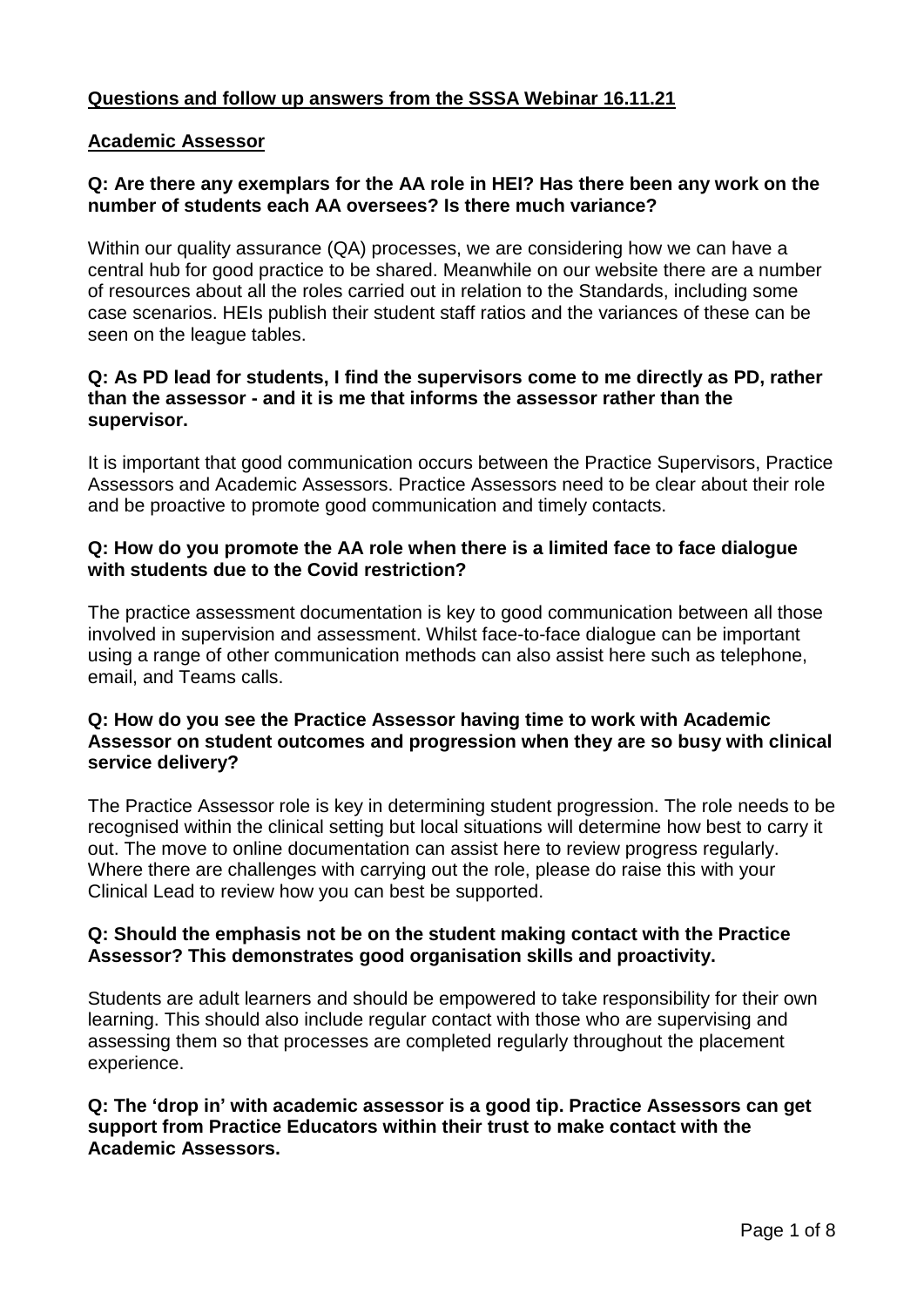Thank you for sharing this tip. Regular meetings and good communication can assist with making the process run smoothly.

# **Q: How do we manage minimal to no contact from academic assessor?**

The Practice Assessor and Academic Assessor need to work together to make assessment decisions. Contact can occur through emails, online meetings and the telephone. However, if there are challenges in contact this may need to be escalated through your local processes.

#### **Q: Wanting to identify if the Academic Assessors have been visiting their students in practice and how the communication with PA/PS has been over teams/telephone. What types/modes of communication have you used to facilitate PA and AA communication? What is seen as necessary when busy PS/PAs staff have no time to respond to emails/or meetings requests with AAs when PS/PA have no concerns about students at all and wish to simply complete a positive assessment?**

If staff and students are all really busy, it can be challenging to take time to liaise with others about student progress. It is important that those involved supervising and assessing students are able to communicate using a range of contact methods for undertaking the role. Where there are challenges with carrying out the roles, please do raise this with your Clinical Lead to review how you can best be supported.

## **Apprentices**

## **Q: Are there any key differences between the supervision of an apprentice student in practice, compared with the supervision of a direct entry student?**

The principles of supervision and assessment are the same. Both should feel empowered to take responsibility for developing their learning needs. Apprentices may need to identify the learning experiences they need which are outside their normal working environment.

## **Q: As a nurse apprentice (MH) near the end of my fourth year I have followed both standards the previous standards and the new ones that have been implemented.**

The new standards are much simpler to follow and have moved away from the old style of generating evidence. They are much more in line with enhancing learning opportunities and enabling the student to enjoy all clinical placements instead of concentrating on the collection and generating of evidence. Thank you for this feedback.

## **Assessment and Supervision Issues**

**Q: Are the panel concerned by the continued variability of assessment? Some students are simply observed in practice and signed -off, others are scheduled summative assessments and only then signed-off. Similarly, the level of knowledge assessed is variable in terms of content, depth and breadth. Given that students often have a discrepancy between their theory and practice results.**

All Practice Supervisors and Assessors should receive initial and ongoing preparation for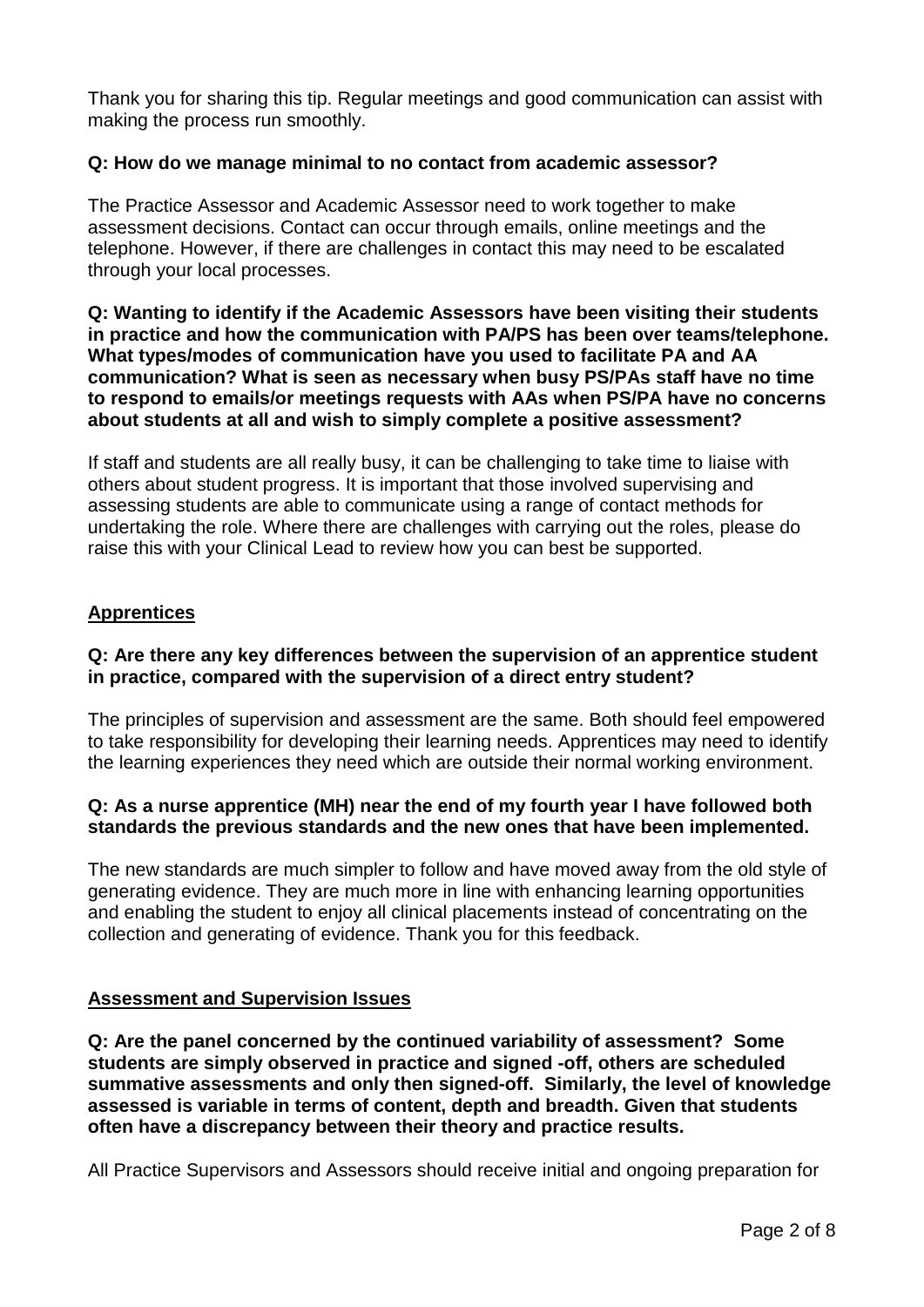their role. By having a number of Supervisors with a different Assessor means that greater objectivity in assessment can be promoted. The level of supervision provided to students and learning experiences should be tailored to the needs and stage of learning. This may mean that there will be variations with students' assessments.

# **Q: Some supervisors and assessors are concerned re- signing off student proficiencies as viewing them as competencies are the group able to provide clarity?**

A competency model is the traditional way used to identify what needs to be included in 'typical education and training programmes'. A competency model breaks things down into three parts: Skills, Knowledge and Attitudes. This approach offers lists within these three areas that need to be included in programmes. What this approach doesn't do however, is consider how these three areas might interact in different ways in different contexts to produce desired outcomes.

A proficiency model on the other hand is both a measure of performance and a set of observable behaviours that describe what a 'proficient professional' produces and how the professional must work to achieve those results. With a competency model, it is possible to master all the competencies and still not produce the desired outcomes - all the pieces don't add up to the whole (Gestalt). With a proficiency approach, the result or outcome is important rather than all the pieces and parts.

Competency can refer to the bare minimum required for acceptability. Proficiency carries with it a level of mastery that is above the minimum and suggests it is something ongoing.

# **Q: Can you give some clear examples of reasons why a student might be put on an action plan. I've heard of some really unusual action plan implementation and would like some clarification on this please?**

Action plans can be used for anything that a student wants to achieve. An action plan can be used to guide day-to-day work. It offers a strategic framework for what they want, where they are going and why. They can be used to 'articulate' a desired goal or outcome. A student doesn't need to be struggling to have an action plan. If, however, they are struggling to meet specific competencies, action plans can be used (sooner rather than later) to help support and guide the students learning, the intended direction and desired outcome.

Action plans are to make clear to all involved in the supervision and assessment of the student what they need to achieve in order to be considered proficient. This will include what actions all parties will take so expectations are transparent. Particular opportunities to support the student to achieve the outcomes may also be stated.

# **E-Pad**

# **Q: How are supervisors and assessors finding the use of the E-pad, should and are all supervisors and assessors trained in the use of the E-pad?**

Practice Supervisors and Practice Assessors need training on any documentation or platform used for student supervision and assessment, this would include an E-pad. It is the university's responsibility to ensure training is given.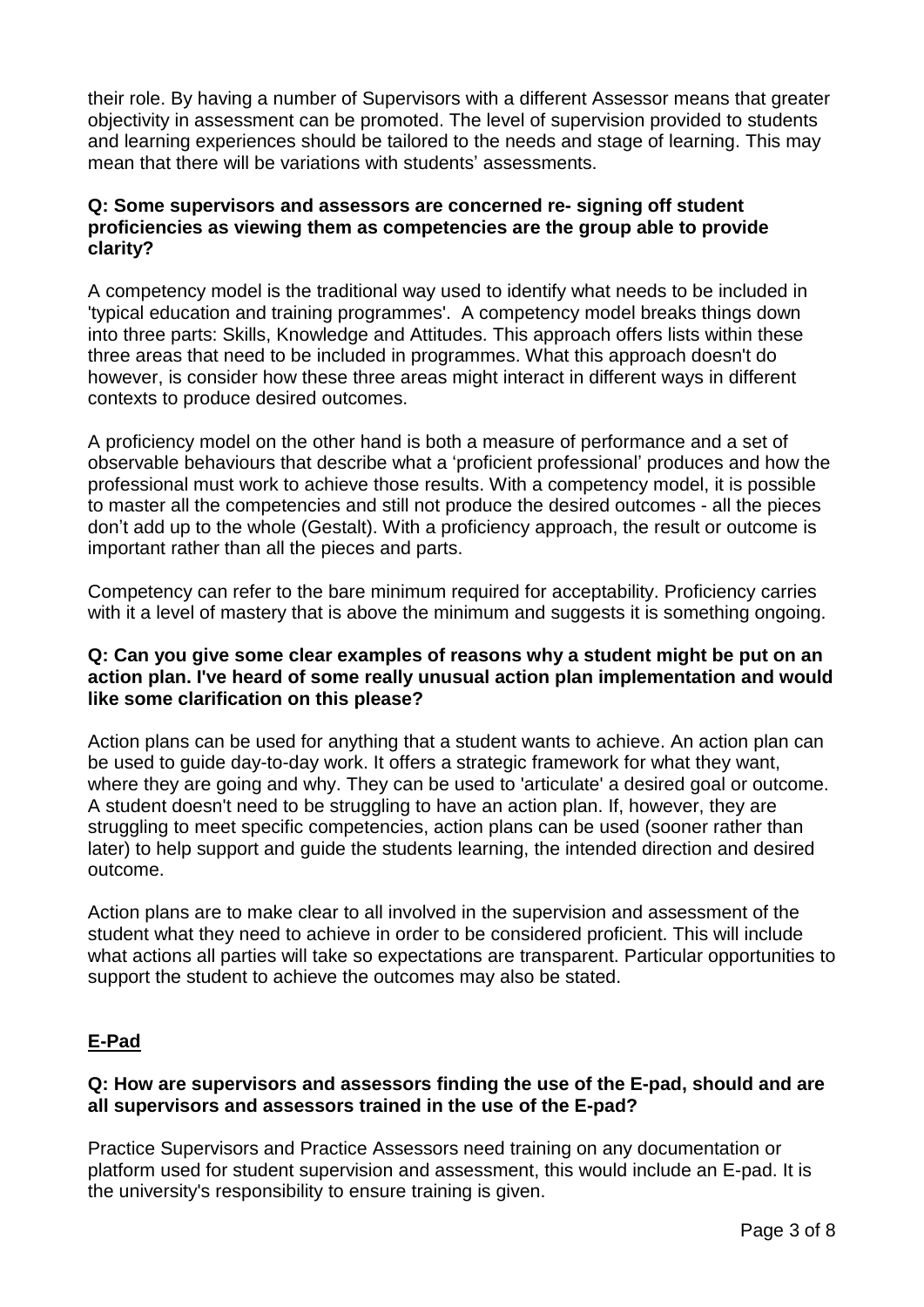# **Implementation**

Q: I think having learners as part of a team is important - but I think there is a huge **challenge with culture. We spent 20+ years saying work 40% with your mentor and now we are saying work with the team - some colleagues struggle with this. Has the NMC any plans to support the culture change? We are struggling to embed the new standards within our workforce... ultimately registrants' default to the old SLAIP standards... What advice can the panel give in overcoming this?**

The SSSA does mean a different way of working. This has advantages, such as, flexibility with rostering by removing the need for students to work with one designated person. It is important to emphasise these advantages.

Language is important, a review of all policies and procedures etc., to make sure that the word 'mentor 'is replaced by 'practice assessor/supervisor' helps reinforce the message. In addition, we can remind each other of this when we talk to each other.

Good news stories will be helpful in spreading the message in your practice area. Use what resources you have to illustrate how the SSSA had helped, for instance, reducing the pressure on nurses, while students are able to achieve proficiencies by working with a non-nursing supervisor. There are SSSA resources on our website, including case scenarios, which can be used as CPD for revalidation either for individual study or as group. It might be worth discussing the new standards and their implementation with the university that provides the students. Training will be available. These may be helpful in exploring SSSA and how it works in practice.

## **Q: What is the panels opinion on how often a PA & PS should do an update now that the annual mentor update does not exist in its old form.**

It is for organisations to decide who is best suited for the roles of practice assessor and supervisor, and this includes preparation for the role and updates. Revalidation will be a useful tool in this respect. Practice assessors and supervisors can evidence how they are keeping up to date with CPD, reflections and practice related feedback associated with their role as PA/PS.

# **Nursing Associates**

## **Q:Are Nurse associates also supposed to be supernumerary during their clinical placements?**

The NMC does not require nursing associate students to be supernumerary while learning in practice, but the NA student must have protected learning time. The decision about how this is provided is for AEIs and their practice placement partners.

More information can be found here: [https://www.nmc.org.uk/globalassets/sitedocuments/education-standards/nursing](https://www.nmc.org.uk/globalassets/sitedocuments/education-standards/nursing-associates-protected-learning-time-supporting-information.pdf)[associates-protected-learning-time-supporting-information.pdf](https://www.nmc.org.uk/globalassets/sitedocuments/education-standards/nursing-associates-protected-learning-time-supporting-information.pdf)

**Q: Do we have feedback from students that have been supervised by nursing associates? I'm interested in how the relationship has developed.**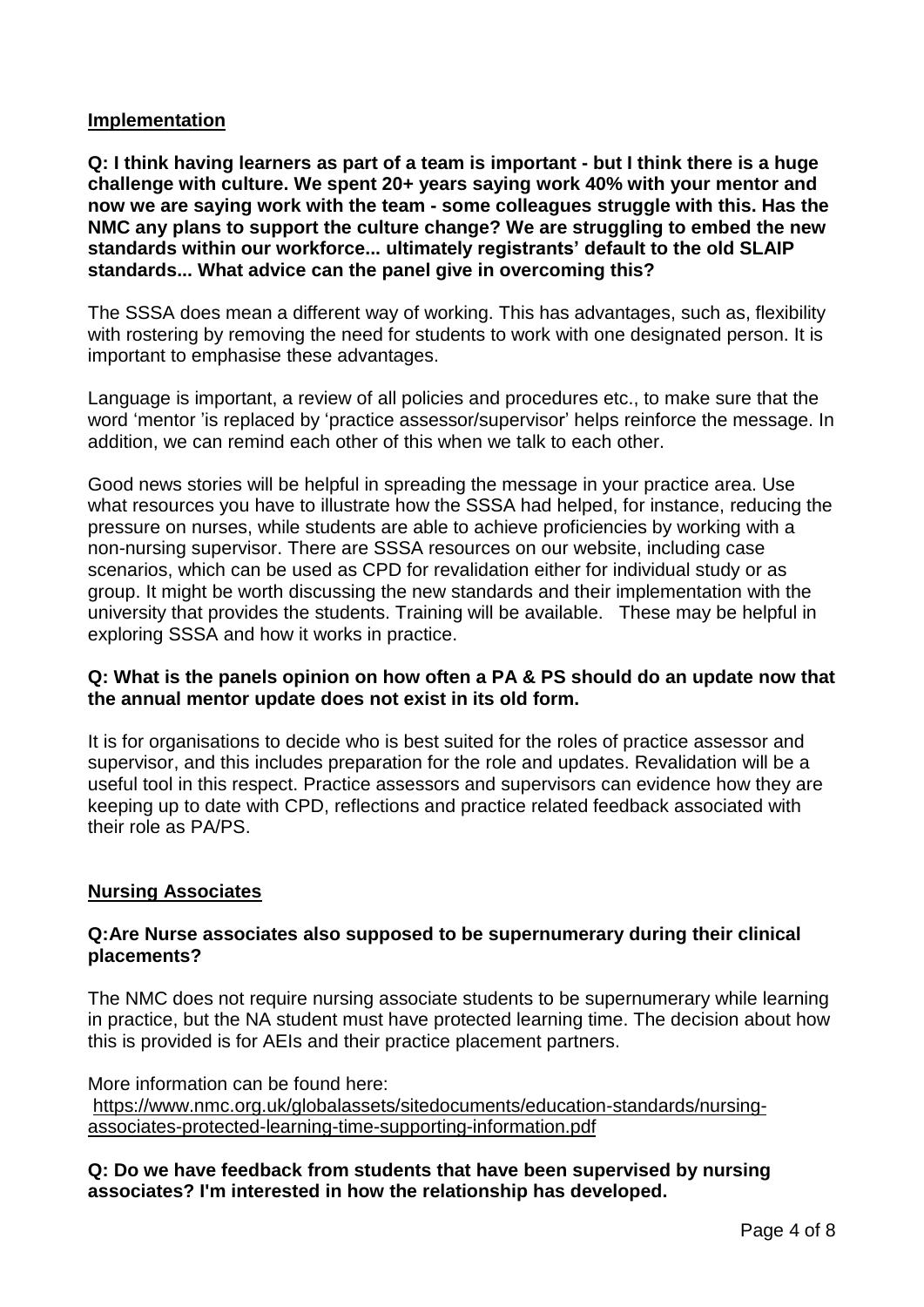We have not asked for any specific feedback on this. We would welcome hearing about people's experiences.

## **Q: Can I ask about NMC advice about use of social media platforms to privately share student information.**

It is recommended that information, for instance feedback around student performance is shared between supervisors and assessors, using methods that are secure and keep sensitive information private. With social media platforms there is a risk of information being shared, possibly accidentally, with someone who it was not intended. The use of 'official' NHS/university/other workplace e-mail systems are preferable in this regard. It is also important to consult any local guidelines you may have in your place of work regarding electronic communication.

Further guidance of the use of social media can be found here: [https://www.nmc.org.uk/standards/guidance/social-media-guidance/read-social-media](https://www.nmc.org.uk/standards/guidance/social-media-guidance/read-social-media-guidance-online/)[guidance-online/](https://www.nmc.org.uk/standards/guidance/social-media-guidance/read-social-media-guidance-online/)

## **Practice Assessors**

# **Q: I am wondering how practice assessors feel about grading in practice and whether they prefer grading as a percentage or a pass/fail approach?**

This is a local decision for both Practice Partners and the AEIs to agree their approach.

## **Q: My assessor is certain that she can be a supervisor too on some shifts. Is this correct?**

The practice assessor and supervisor must be two different people for the same student. Your assessor can use the time working with you to observe your practice to inform their decision for assessment and progression. In this case they are acting in a similar way to a supervisor may (working alongside) but they are doing so in the capacity of an assessor rather than a supervisor. Your assessor can act as a supervisor for a different student.

#### **Q: In terms of who can be Practice Assessors for students, could you please clarify if an entry-level Midwife, who has undergone a Masters-level programme to become a Health Visitor can act as a Practice Assessor for Student Nurses? Especially if they are experience Health Visitors and experienced in supporting students?**

The Practice assessor must be on the same part of the register as the student they are assessing. However, they can be Practice Supervisors across all fields and programmes.

## **Q:Whom do we go to when unsure of something as a practice assessor?**

There may be opportunity at your place of work to speak to a practice educator or someone in a similar role who will be able to advise. If this is not possible a senior nurse or midwife may be able to offer direction. In addition, it is important to ensure you have contact details at your student's university for someone who can help. If it is advice about a specific situation for a specific student then the academic assessor would be the right person to approach. It is part of our standards that there is a nominated person for each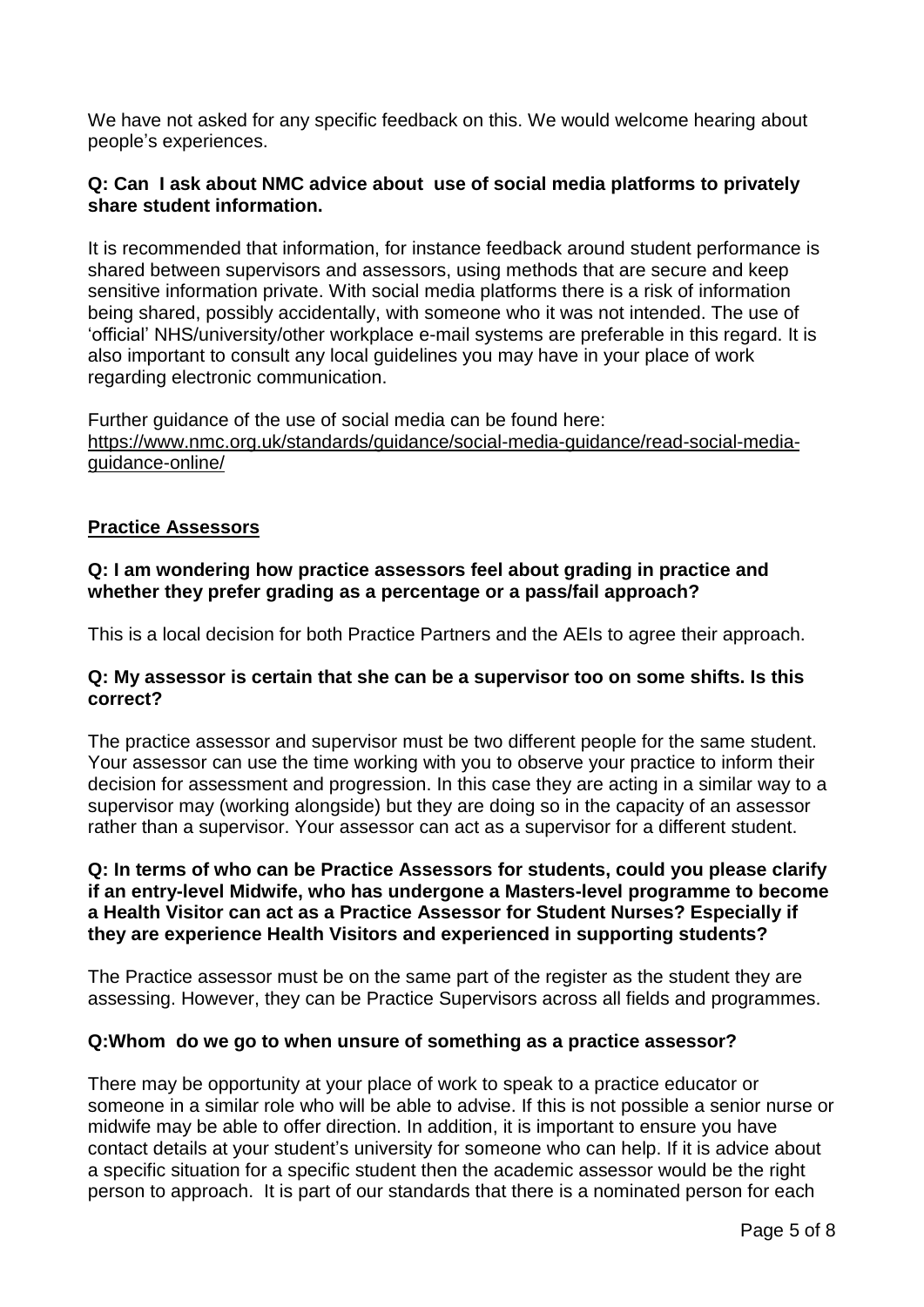practice setting to actively support students and address student concerns; this person may also be a good support for assessors.

# **Professionalism**

#### **Q:How are students in your areas coping with staff who may be reluctant to sign off skills when they have only worked with the students on one occasion?**

Practice Supervisors need to be confident in their decisions about the proficiency of the student and should only sign them off when they have enough information to make that decision. There is not a specified number of occasions that that a supervisor needs to work with the student.

#### **Q: How would you engage staff who are not as keen or proactive with supporting students? Is it a registrant's responsibility?**

All registrants should be able to supervise students within their scope of practice. Part 9.4 of the Code states that we must "support students' and colleague' learning to help them develop their professional competence and confidence". Support and training are key here. Where there are challenges, this may be addressed during appraisals.

## **Planned Reviews**

**Q: Is an independent, research review of the impact of the SSSA planned? Is there any research into the effectiveness of the new NMC standards, in particular, the new emphasis on inter-professional working i.e., other professionals taking on the PS role?**

Yes, we will be undertaking an evaluation of the new standards and this will include SSSA.

#### **Skills sign off**

**Q: Will we be visiting particular skill acquisition and the difficulties in achieving some of them such as cannulation and phlebotomy? Any advice on-assessing the Proficiencies which do not 'fit 'comfortably into the day-to-day workplace, such as Transfusion of Blood Fluids as a Mental Health Nursing Student where the proficiency is not readily seen within the range of practice placements. Wanting a robust assessment.**

Some skills, for instance, cannulation and venipuncture, may not naturally occur in all practice experience environments. A process of mapping of the skills may be helpful, identifying where particular skills do occur. On occasions it may be necessary to find an alternative area for this skill to be experienced and assessed.

#### **Q: Many community placements do not have doctors or cannulation options**. **Some skills are not able to be achieved in practice in a mental health setting. No matter how creative you can be. What advice would you give?**

A process of mapping of the skills may be helpful, identifying where particular skills do occur. On occasions it may be necessary to find an alternative area for this skill to be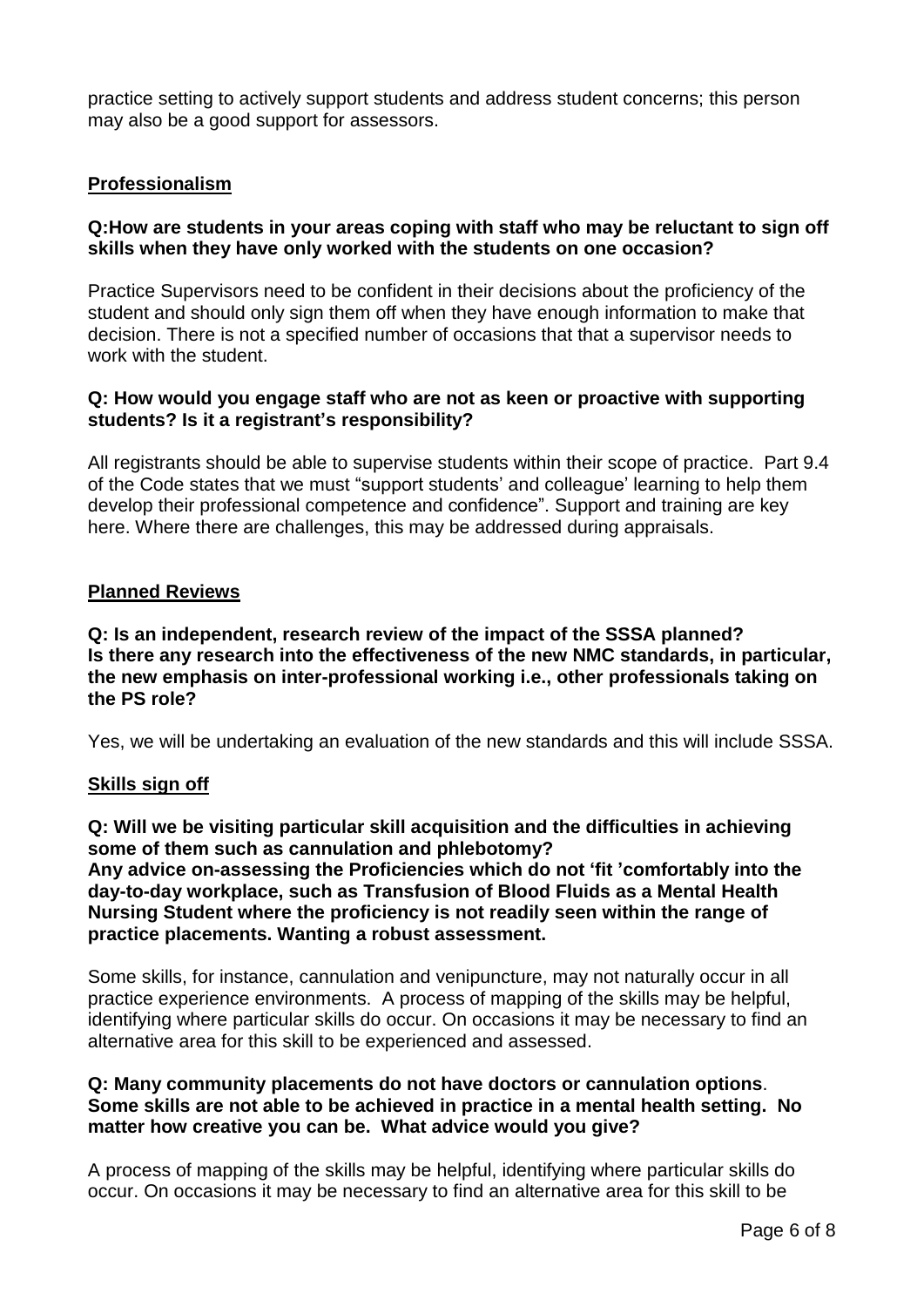experienced and assessed. If this is not possible, it may be appropriate to experience this skill via simulation this should be discussed with the students' university.

#### **Q: Regarding practicing skills - this is also an issue with local policy that doesn't allow students to achieve that skill. It is difficult to achieve this when many trusts have not updated policies to allow them to achieve.**

It may be necessary to update local policy to allow supervised practice and assessment for some skills for students. It is the responsibility of your university and placement provider to ensure you are able to have these experiences - please discuss this with your university if this has not happened.

# **Q; In relation to the clinical skills (venipuncture/cannulation) students can work with Phlebotomist?**

A phlebotomist is not a registered practitioner, so a student could have supervised practice with them but not assess them. Other registered professionals, for example, operating department practitioners, medical practitioners will be appropriate.

### **Q: Suturing for Midwives too, many students have never had any experience of this. As a practice supervisor, I feel strongly that this learning should be offered to all students before qualifying.**

This is part of the EU Directive requirement which underpins our standards and includes theory and practice. If this proficiency is not able to be achieved in practice, simulation can be used.

# **Q:** I**f you already have achieved these skills prior to achieving this as a student nurse, do you have to repeat this skill again?**

You will usually need to be assessed as proficient as part of your student nurse programme unless this was an element that had been recognised as previous learning (RPL) as part of your admission to the programme. If in doubt please discuss this with your university.

# **Other**

## **Q: Are students allowed to have a personal friend as a practice assessor on placement? or is this classed as a conflict of interest?**

This would be a conflict of interest and potentially undermine the objectivity of the assessment. We would expect that this would be declared prior to allocation or as soon as this situation became apparent.

**Q: Do we need to be asking about where students are hoping to work following qualification if we are to truly implement this. Kara spoke about the student feeling part of the team upon qualifying. Does hospital recruitment need to communicate and liaise with university teams more to help this happen? Is this possible moving forward. Some Trusts don't advertise their jobs as local students are due to qualify, which means many students go elsewhere to work.**